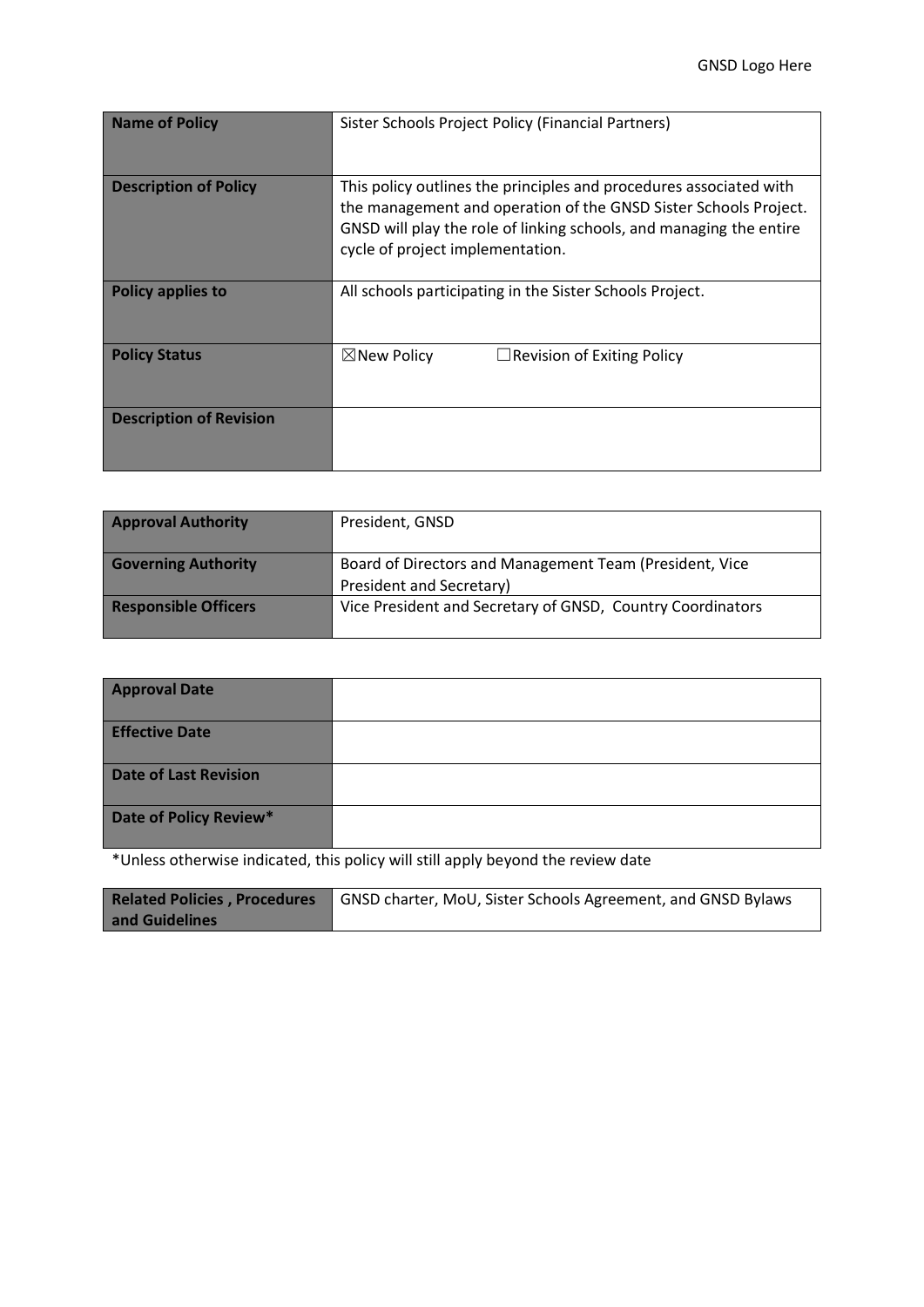# **Contents**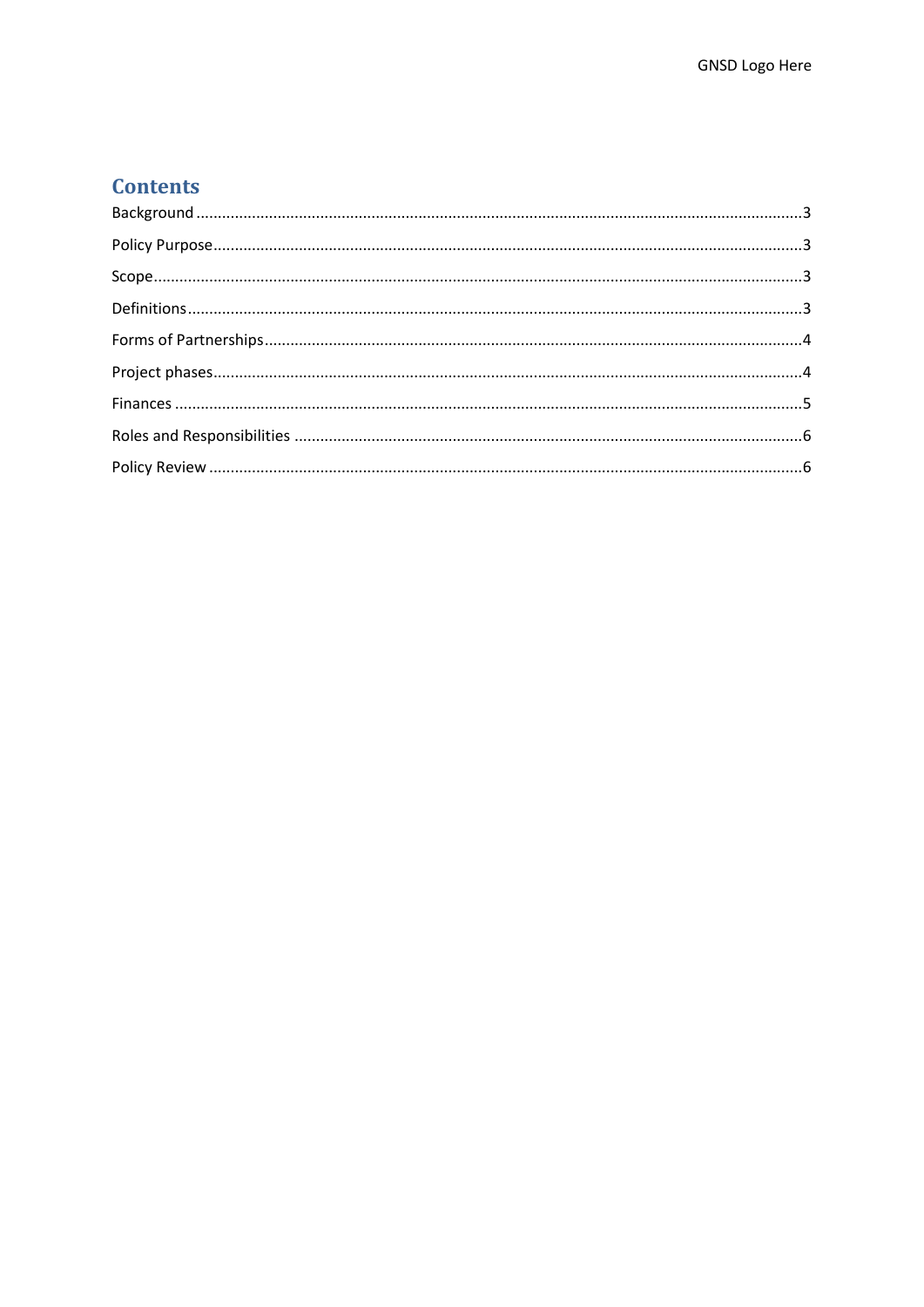GNSD Logo Here

### <span id="page-2-0"></span>**Background**

As stated in the UN Sustainable Development Goals, every child is entitled to basic education. Meeting this goal is not easy though, as many schools in developing countries are striving hard to provide quality education for all. Children who do attend school often do not receive adequate education for different reasons among which includes, poorly trained and underpaid teachers, overcrowded classrooms, and a lack of basic teaching tools such as textbooks, blackboards, pens, and paper. It seems that without assistance from countries that are economically developed the progress towards achieving quality education may remain unattainable. Inspired to contribute to changing the world by solving this problem, the Global Network for Sustainable Development (GNSD) decided to create partnerships between schools from countries with emerging economies, and schools from developed countries. Such partnership will constitute one of the key activities of GNSD Peace and Sustainability Clubs. GNSD's Sister Schools project will support schools in India, Nepal, Bangladesh, Pakistan and sub-Saharan African countries. This will not only empower the schools that desperately need support, but also will give students from both sides an opportunity to learn about social, economic and cultural reality in their countries, as well as to learn how to create partnerships across the borders.

# <span id="page-2-1"></span>**Policy Purpose**

This policy establishes a general guideline to the initiation, planning and implementation of the sister schools project. This policy is designed as a way to ensure effectiveness, due process and accountability. Donating schools and other stakeholders may implement other equivalent governance structures and documentation requirements at their discretion after considering the minimum requirements stipulated by GNSD.

### <span id="page-2-2"></span>**Scope**

This policy document covers both the participating schools (donating and receiving) and all organizations that participate in implementing the sister schools project.

### <span id="page-2-3"></span>**Definitions**

**Donating School** means: the schools, which decide to help a benefiting school.

**Benefiting School** means: the school that receives donation from a donating school.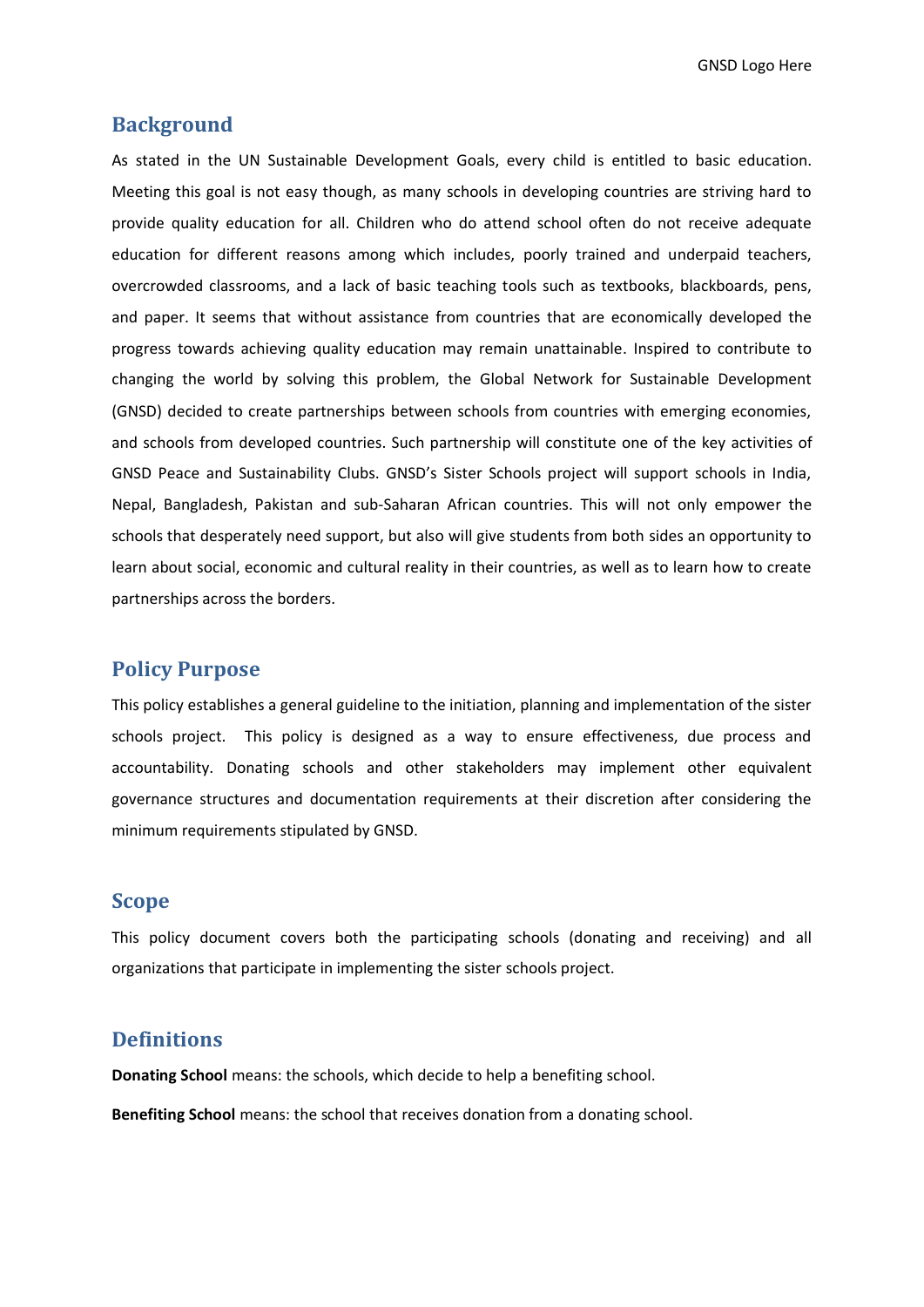**Benefits Realisation Analysis** means: the process of identifying schools, executing and measuring benefits. A benefit is the measureable improvement resulting from an outcome perceived as an advantage by the donating and receiving school.

**Sister School Application** means: a form created by GNSD that the benefiting schools fill in the information and outline the details about their objective, benefits and needs. It should provide justification for undertaking selecting a particular school and outline key information such as objectives, benefits and needs of the school.

**Project Phase** means: a grouping of similar activities within the project lifecycle. Phases are sequential in that one phase should be largely completed before the next phase of the project is started.

**End of Project Report** means: a document used to show how a project has performed against targets and the changes that should be made to subsequent projects to achieve the sister school project outcomes. Our partnerships are continuous since each donating schools can take on more benefiting schools at the end of a cycle.

**Post Implementation Review** means: a review that is conducted after a project is completed to ensure that the project has met its objectives and the outcomes meet the requirements of user.

|    | <b>Phases</b>               | <b>Core Process</b>                |
|----|-----------------------------|------------------------------------|
| 1. | <b>Pre-Initiation Phase</b> | potential<br>school<br>A<br>sister |
|    |                             | beneficiary must fill out the      |
|    |                             | sister school application<br>to    |
|    |                             | justify why they should<br>be      |
|    |                             | supported. The pre-initiation can  |
|    |                             | be done by the requesting          |
|    |                             | school<br>directly.<br>Country     |
|    |                             | coordinators can help schools fill |
|    |                             | in the form.                       |
| 2. | <b>Initiation Phase</b>     | Once the management team of        |
|    |                             | sister schools project endorses a  |
|    |                             | benefiting school's application,   |
|    |                             | application<br>their<br>will<br>be |

# <span id="page-3-0"></span>**Project phases**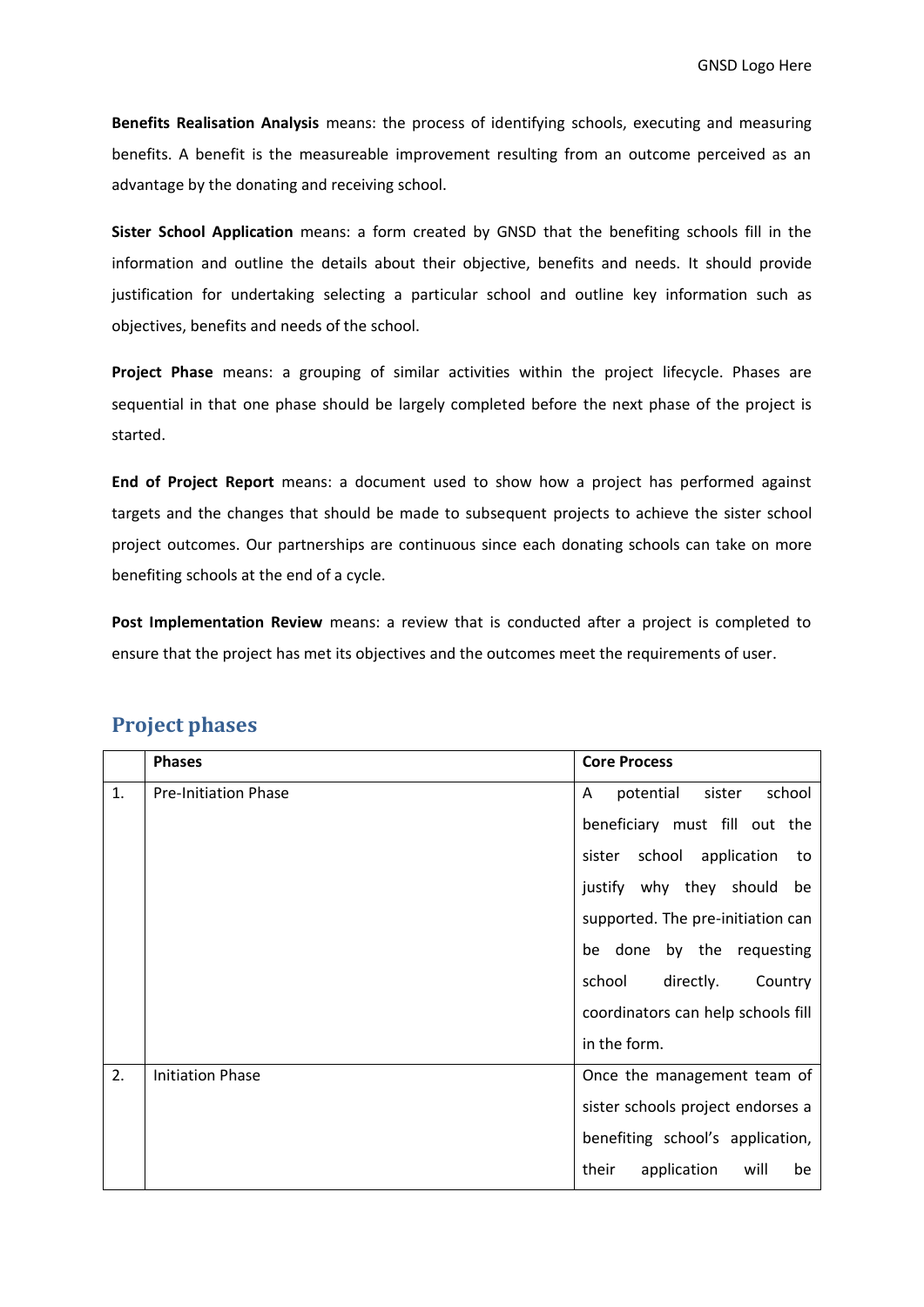|    |                      | uploaded on the website. GNSD       |
|----|----------------------|-------------------------------------|
|    |                      | will link a donating school with a  |
|    |                      |                                     |
|    |                      | benefitting school.                 |
| 3. | Planning phase       | the<br>planning phase, all<br>In.   |
|    |                      | logistical, legal and procedural    |
|    |                      | measures must be taken care of.     |
|    |                      | The benefiting school signs an      |
|    |                      | agreement document stating          |
|    |                      | they understand the terms and       |
|    |                      | conditions.                         |
| 4. | Implementation phase | The<br>project<br>then<br>be<br>can |
|    |                      | implemented with monitoring         |
|    |                      | from the country coordinator.       |
| 5. | <b>Closing Phase</b> | In the closing phase of each        |
|    |                      | cycle, a project report must be     |
|    |                      | given, with an attachment of        |
|    |                      | payment receipts for all financial  |
|    |                      | transaction.                        |

# <span id="page-4-0"></span>**Finances**

- Donating schools can either give cash to GNSD from which 10% administrative fee will be retained by GNSD, or purchase and ship the items they are donating directly to the benefitting school.<sup>1</sup> It should however be noted that the donating school will be responsible for all customs fees and costs of shipment.
- There must be receipts to show for every payment made by the benefitting school and accounted for by the Country Coordinator.
- No part of the finance can be used for personal gain.
- The country coordinator will be responsible for handling cash and making payments for each item. However, a representative from the benefiting school must always be present when payments are made for items approved by GNSD and should also sign on receipts.

<sup>&</sup>lt;sup>1</sup> In such cases the school should clearly state the reason for directly sending the goods and also take the approval from GNSD on this.